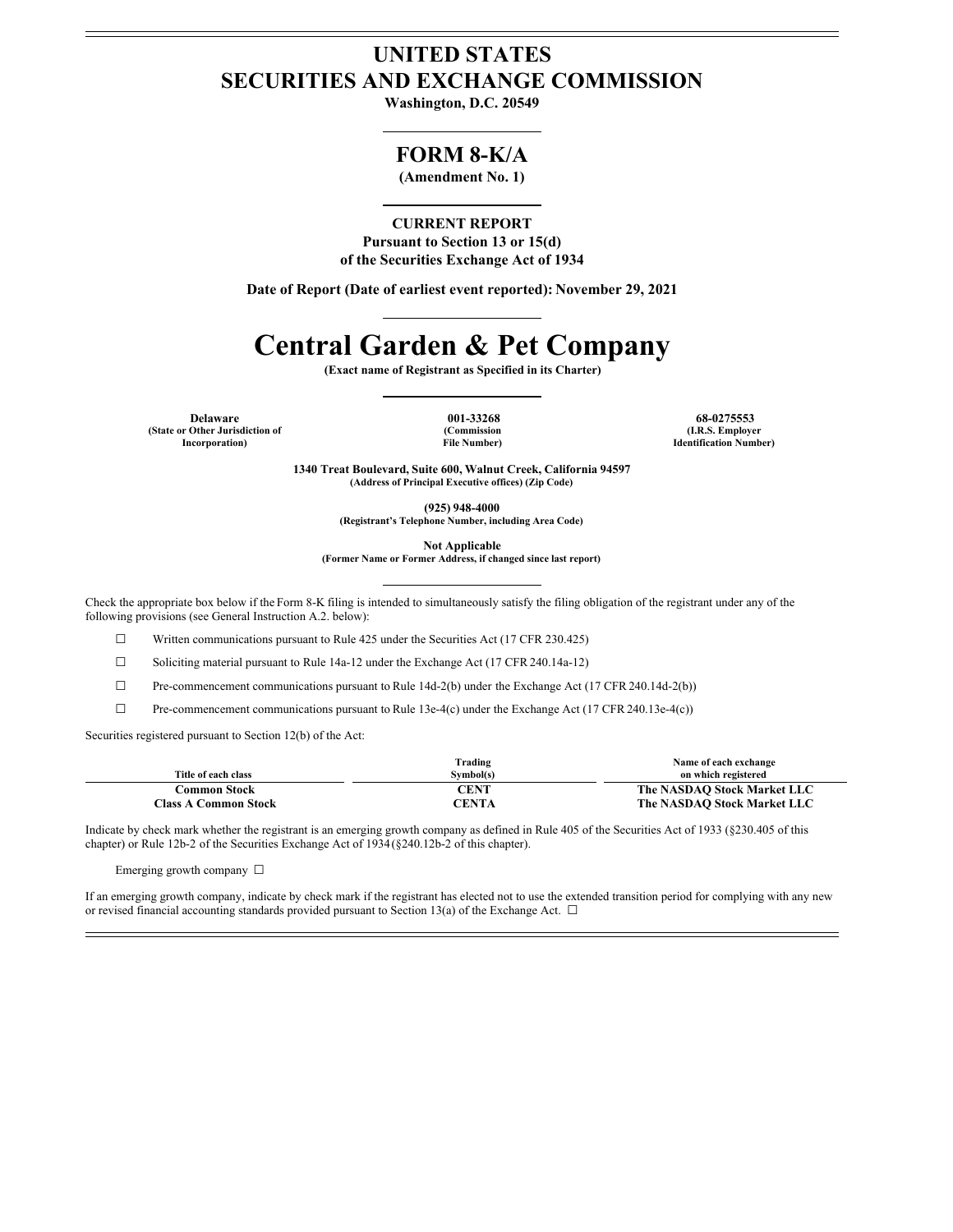This Amendment is related to the 8-K filed on 4/21/22.

#### Item 5.02 Departure of Directors or Principal Officers; Election of Directors; Appointment of Certain Officers; Compensatory **Arrangements of Certain Officers.**

As previously reported, on November 29, 2021, George A. Yuhas, General Counsel and Secretary of Central Garden & Pet Company (the "Company") informed the Company of his intent to retire during 2022 once the Company appointed his successor. Mr. Yuhas's resignation as General Counsel became effective on April 4, 2022 upon the appointment of the Company's new general counsel.

On June 6, 2022, the Company entered into an amendment to Mr. Yuhas Employment Agreement effective March 1, 2011 (the "Amendment"), pursuant to which Mr. Yuhas has agreed to continue during a transition period to facilitate the onboarding of the new general counsel. Pursuant to the Amendment, Mr. Yuhas will continue on a full-time basis through June 30, 2022 at his existing base salary. From July 1, 2022 until December 31, 2022, Mr. Yuhas will transition to a part-time basis at a rate of 60% of his current monthly salary and will be eligible to participate in the Company's fiscal 2022 bonus plan at a target bonus rate of 40% of his actual salary in fiscal 2022. Effective January 1, 2023, Mr. Yuhas will become a legal consultant for a period of 18 months. During the consulting period, he will make himself available for at least 30 hours per month and will be paid 15% of his current month salary. He will also be paid a lump sum amount of \$118,000 within 30 days January 1, 2023 as partial consideration for entering into the Amendment.

#### **Item 9.01 Financial Statements and Exhibits.**

(d) Exhibits.

| Exhibit<br>No. | <b>Exhibit Title or Description</b>                                                                                      |
|----------------|--------------------------------------------------------------------------------------------------------------------------|
| 10.1           | Amendment No. 1 dated June 6, 2022 to Employment Agreement effective March 1, 2011 between the Company and George Yuhas. |
| 104            | Cover Page Interactive Data File - the cover page <i>iXBRL</i> tags are embedded within the Inline XBRL document         |

2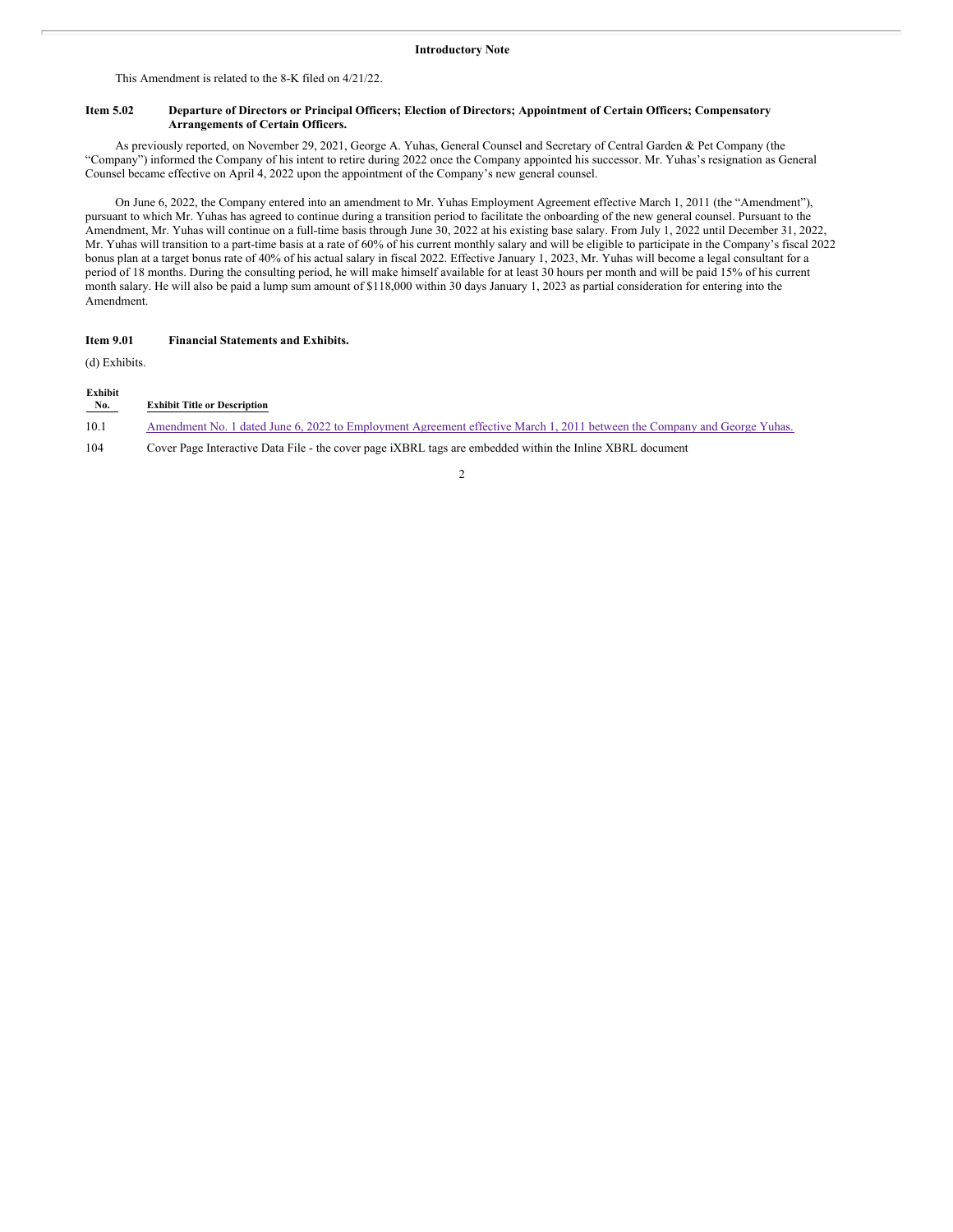#### **SIGNATURES**

Pursuant to the requirements of the Securities Exchange Act of 1934, the registrant has duly caused this report to be signed on its behalf by the undersigned hereunto duly authorized.

#### CENTRAL GARDEN & PET COMPANY

By: */s/ Joyce McCarthy*

Joyce McCarthy General Counsel

Dated: June 7, 2022

3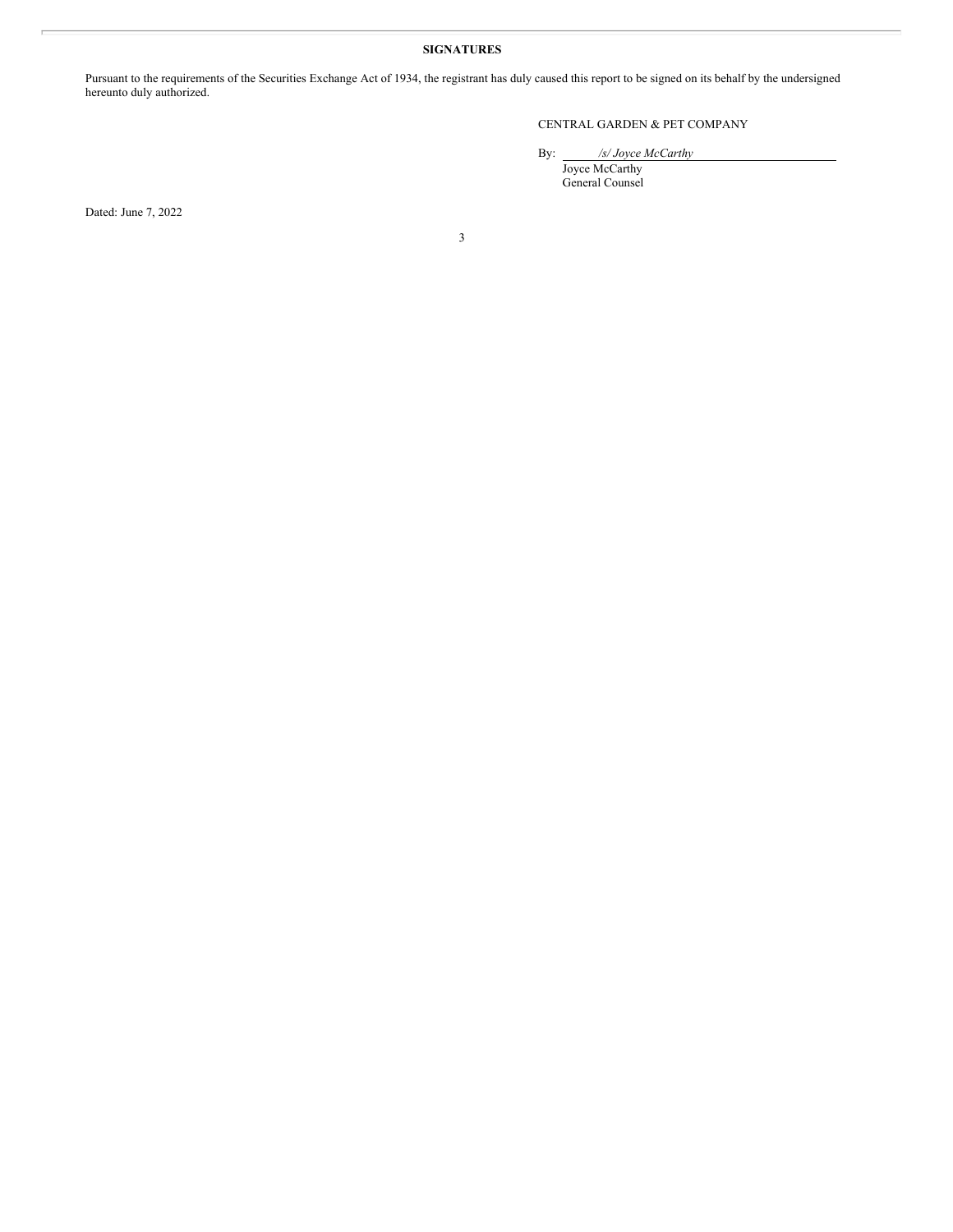#### **FIRST AMENDMENT TO EMPLOYMENT AND POST-EMPLOYMENT CONSULTING AGREEMENTS**

<span id="page-3-0"></span>WHEREAS, Central Garden & Pet Company ("Company") and George Yuhas ("Executive") entered into an Employment Agreement effective March 1, 2011 ("Employment Agreement") and associated Post-Employment Consulting Agreement ("Consulting Agreement");

WHEREAS, the parties now want to amend such agreements in a manner that accommodates the interests of both parties; and

WHEREAS, Executive and Company recognize that each party has been provided adequate consideration for entering into this First Amendment to the Employment and Post-Employment Consulting Agreements ("First Amendment").

#### IT IS HEREBY AGREED AS FOLLOWS:

**1.** Executive's employment under the Employment Agreement shall continue through December 31, 2022 for the compensation and at the level of commitment provided in paragraph 2 below.

**2.** Commencing April 4, 2022, Executive shall have the title Senior Counsel and shall no longer serve as the Company's General Counsel. Executive shall continue to devote full time to his Services for the Company through June 30, 2022 both to continue existing duties as directed by the General Counsel and to facilitate a smooth transition of responsibilities. Executive shall continue to receive his existing base salary through June 30, 2022. The period during which Executive continues to devote full time to his services may be extended by mutual written agreement of the parties.

**3.** For the period July 1, 2022 through December 31, 2022, Executive shall be paid on abi-weekly basis at a rate of 60% of his current base monthly salary compensation. Executive shall be eligible to participate in Company's bonus plan for the 2022 fiscal year at a target bonus rate of 40% applied to the aggregate actual salary paid in fiscal 2022. Executive shall not be entitled to additional option or other equity grants by reason of his employment during this period, nor shall he accrue vacation. The expected work commitment from Executive during this period shall be reduced in proportion to the reduction in base compensation and Executive shall perform Services as directed by the General Counsel at such times and in a manner as are mutually agreed by the parties. The period of Executive's part-time employment may be extended by mutual written agreement of the parties.

**4.** Absent any extension, Executive's employment shall terminate as of December 31, 2022. No further notice of employment termination by either Executive or the Company shall be required.

**5.** Effective upon the termination of his employment, Executive will become a consultant to the Company and shall provide continuing legal counsel and strategic advice to the Company, including with respect to litigation, employment law, ethics and compliance (including internal investigations), mergers and acquisitions and any other projects Executive was involved in while employed by the Company and other mutually agreed subject matter areas or projects ("Legal Consulting Services"). Legal Consulting Services shall be performed at such times and in such a manner as is mutually agreed at the commitment levels and for